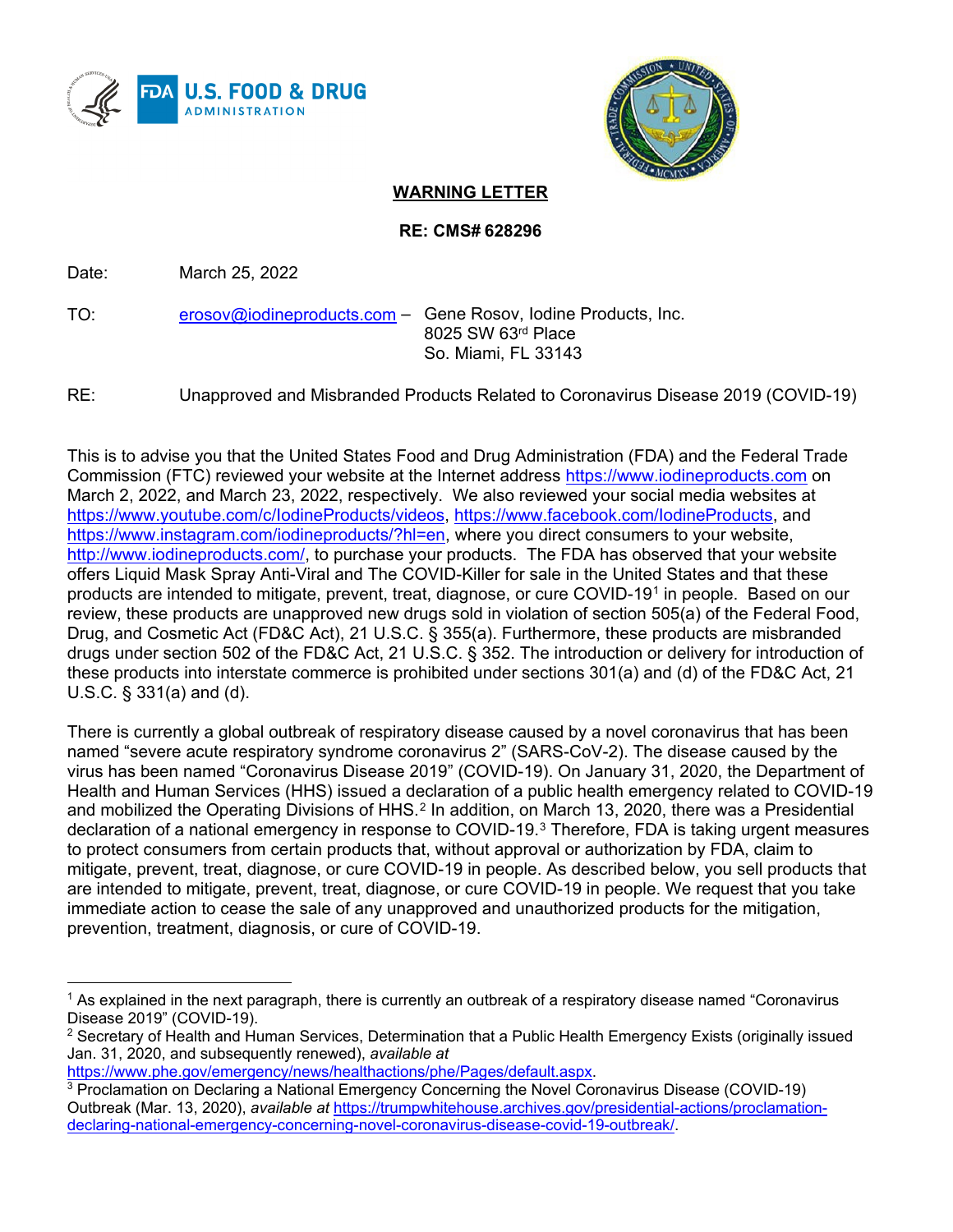Some examples of the claims on your website that establish the intended use of your products and misleadingly represent them as safe and/or effective for the treatment or prevention of COVID-19 include:

- "Our new Anti-Viral Liquid Mask is a COVID KILLER. Once you use it, you're protected. Doctors use it to prevent the transmission of COVID-19 between doctors, staff and patients worldwide. It works! . . . In your mouth. Spray 2-3 times in your mouth. Breathe inwards to pull the iodine aerosol into your throat . . . In your nose . . . make sure to get 1-2 sprays directly into your nose. Sniff to pull it upward." [from your webpage https://www.iodineproducts.com/product/liquid-mask-sprayanti-viral-large/]
- "Lab and clinical studies show it kills ALL viruses, including the COVID-19 coronavirus, on contact in 15-30 seconds . . . A recent clinical study proves that the active ingredients in our 10 ml Liquid Mask CURE COVID-19 patients and simultaneously PREVENT transmission as they kill COVID-19 virus particles . . . Tags: anti-viral, COVID, COVID-19, Cure" [from your webpage https://www.iodineproducts.com/product/liquid-mask-spray-anti-viral-large/]
- "The COVID-Killer 10 Ml Liquid Mask Anti-Viral Spray . . . Our 10-day 10 ml Liquid Mask is a COVID-19 virus killer. It sprays easily into nose and throat where it forms a protective coating that will last. Moreover, if you do come in to contact with a virus, such as . . . COVID . . . the iodine in the mask spray will kill is [*sic*] on contact within seconds . . . There are more studies that show that iodine kills COVID-19." [from your webpage https://www.iodineproducts.com/product/10-ml-liquidmask-anti-viral-nose-throat-spray-small/]
- "Liquid Mask only at iodineproducts.com to Prevent COVID transmission . . . To truly prevent the transmission of this disease organism (the SARS-CoV-2 virus), you need Liquid Mask." [from a January 8, 2021 post on your YouTube webpage https://www.youtube.com/c/IodineProducts/videos]
- "Our new free LIQUID MASK is a viral killer . . . This product in various forms is being used . . . to prevent the transmission of COVID-19 . . . PREVENT COVID! . . . Use our FREE Covid Killing Liquid Mask . . ." [from a January 11, 2021 post on your Facebook webpage https://www.facebook.com/IodineProducts]
- "#11 of 19 Ways to Avoid Covid-19 . . . Tip #11 Get Liquid Mask . . . Liquid Mask kills the virus . . . #covid #covid 19 . . . #tipsforcovid19 #Covidtips #Covidfree . . . #covidrelief #covidliquidmasks" [from a February 28, 2021 post on your Instagram webpage https://www.instagram.com/p/CL1eUlCHIeM/]

You should take immediate action to address the violations cited in this letter. This letter is not meant to be an all-inclusive list of violations that exist in connection with your products or operations. It is your responsibility to ensure that the products you sell are in compliance with the FD&C Act and FDA's implementing regulations. We advise you to review your websites, product labels, and other labeling and promotional materials to ensure that you are not misleadingly representing your products as safe and effective for a COVID-19-related use for which they have not been approved by FDA and that you do not make claims that misbrand the products in violation of the FD&C Act. **Within 48 hours, please send an email to COVID-19-Task-Force-CDER@fda.hhs.gov** describing the specific steps you have taken to address these violations. Include an explanation of each step being taken to prevent the recurrence of any violations, as well as copies of related documentation. Failure to adequately correct any violations may result in legal action, including, without limitation, seizure and injunction.

FDA is advising consumers not to purchase or use certain products that have not been approved, cleared, or authorized by FDA and that are being misleadingly represented as safe and/or effective for the treatment or prevention of COVID-19. Your firm will be added to a published list on FDA's website of firms and websites that have received warning letters from FDA concerning the sale or distribution of COVID-19 related products in violation of the FD&C Act. This list can be found at http://www.fda.gov/consumers/health-fraud-scams/fraudulent-coronavirus-disease-covid-19-products. Once you have taken actions to address the sale of your unapproved and unauthorized products for the

mitigation, prevention, treatment, diagnosis, or cure of COVID-19, and any appropriate corrective actions